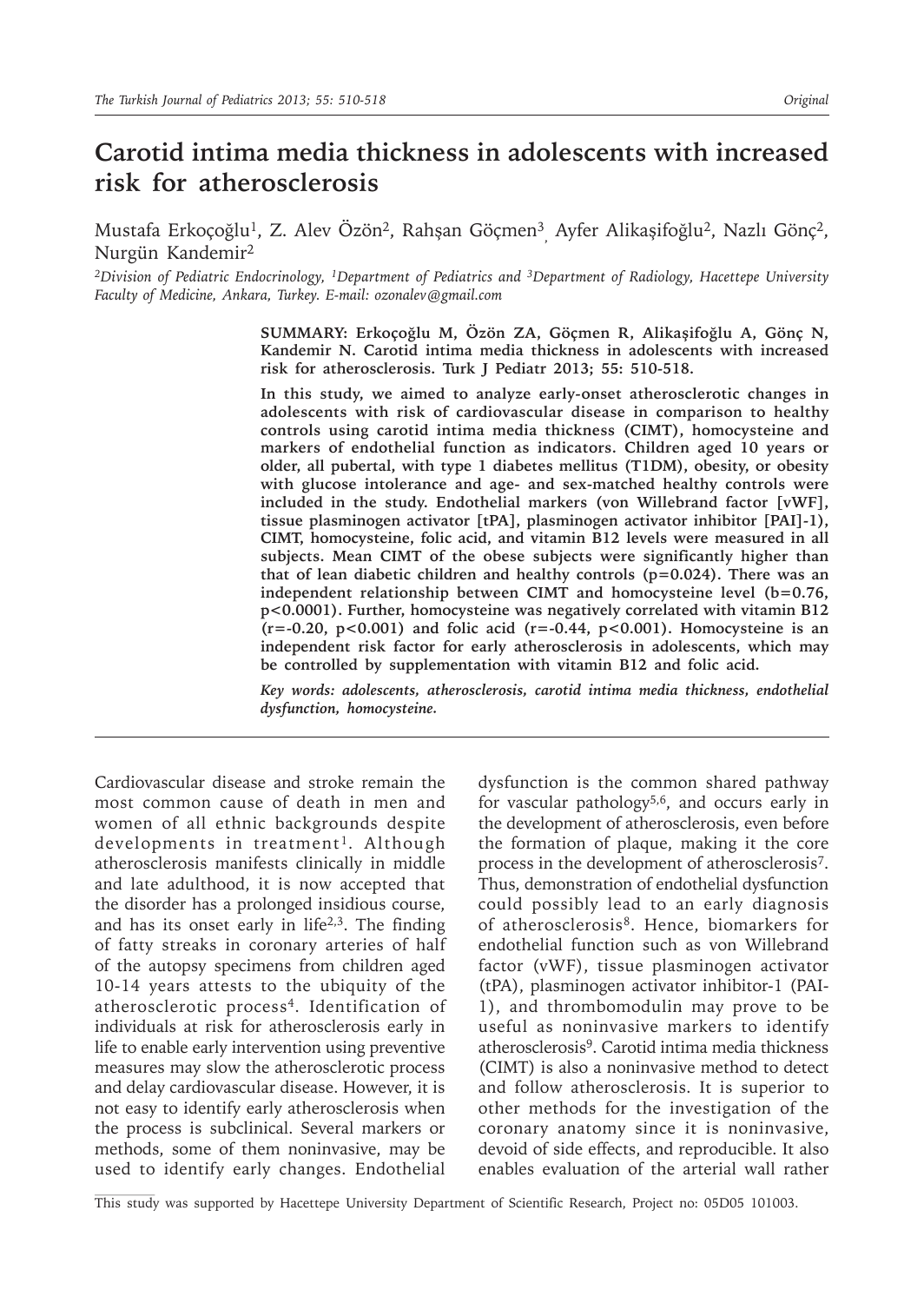than the lumen and provides a useful tool for early detection of arterial plaques even in children<sup>10,11</sup>. It can show premature thickening of the arterial wall allowing identification of subclinical atherosclerosis, and thus gives the opportunity to take preventive measures before an actual cardiovascular event $12$ .

Hypertension, obesity, diabetes mellitus (DM), hyperlipidemia, smoking, sedentary life style, and family history of early-onset vascular disease are the major risk factors for cardiovascular disease13. Since obesity and hyperglycemia are two important risk factors for atherosclerosis, we hypothesized that they may induce subclinical atherosclerotic changes during childhood. Thus, in this study, we aimed to analyze CIMT and endothelial function markers as indicators of early atherosclerosis in children and adolescents with risk of cardiovascular disease (obesity with or without glucose intolerance and type 1 diabetes mellitus [T1DM]) in comparison to age- and sexmatched healthy controls. In addition to these classical risk factors, it has been shown that hyperhomocysteinemia is an independent risk factor for cardiovascular disease and atherosclerosis<sup>14-17</sup>. Supplementation with vitamin B12 and folic acid, which regulate homocysteine metabolism, may have a protective role against atherosclerosis by decreasing homocysteine levels<sup>18</sup>. Hence, we also measured homocysteine and its metabolic regulators in the study population to analyze the relationship between homocysteine and early atherosclerosis in childhood as determined by CIMT.

### **Material and Methods**

### **Subjects**

Children aged over 10 years, all pubertal, with known risk factors for atherosclerosis were included in the study. Four study groups were formed including: (1) T1DM, (2) obesity, (3) obesity with glucose intolerance (OwGI), and (4) control group. Each group comprised 20 individuals. Initially, OwGI patients (Group 3) were selected by a search of patient records among admissions over the last five years to reach and recall obese children with a diagnosis of GI. During their recall visit, they were reassessed, and those fulfilling the study criteria (children >10 years of age with a body

mass index (BMI)  $>95<sup>th</sup>$  percentile for age and sex, and 2nd hour glucose between 140-200 mg/dl in oral glucose tolerance test [OGTT]) were recruited. The remaining groups were recruited consecutively among the admissions to the outpatient clinic of the Department of Pediatric Endocrinology. Both T1DM (Group 1) and obese (Group 2) patients were selected to match the initial recruits (Group 3) for age and sex. Patients with T1DM (Group 1) had a disease onset of at least six months before inclusion into the study. Obese patients (Group 2) had a BMI  $>95$ <sup>th</sup> percentile for age and sex with normal glucose tolerance on OGTT. Lastly, control subjects were recruited among age- and sex-matched healthy adolescents who were admitted to the outpatient clinic of the Adolescent Unit for normal follow-up or acute disorders. None of the subjects in the control group had chronic disease, especially celiac disease and/or malabsorption, and those on supplemental vitamins were excluded from the study. All subjects in the control group were questioned for smoking and family history of smoking, diabetes, obesity, hypertension, and coronary artery disease.

Patients with T1DM had a mean follow-up of  $5.9 \pm 3.4$  years (range: 1.5-12 years), and mean glycated hemoglobin (HbA1c) within the last year was  $8.47\%$  ( $\pm 1.1$ ). Mean glomerular filtration rate (GFR) was  $138.9 \pm 62.2$  ml/ min/1.73 m2 in the group with T1DM, and 5 patients had microalbuminuria. At the time of the investigations, all subjects were free of ketosis and hypoglycemia. Direct funduscopic examinations were performed in the DM group by an experienced pediatric ophthalmologist.

The study was approved by the local ethics committee. All parents and subjects received written information and provided their written informed consent.

## **Biochemical Assays**

The following laboratory studies were performed in all subjects and controls: lipid profile, homocysteine, fibrinogen, vitamin B12, folic acid, tPA, PAI-1, vWF, and thrombomodulin. Venous blood samples were collected after an overnight fast in all subjects and before insulin administration in the subjects with diabetes. Plasma samples for tPA, PAI-1 and thrombomodulin were collected and frozen at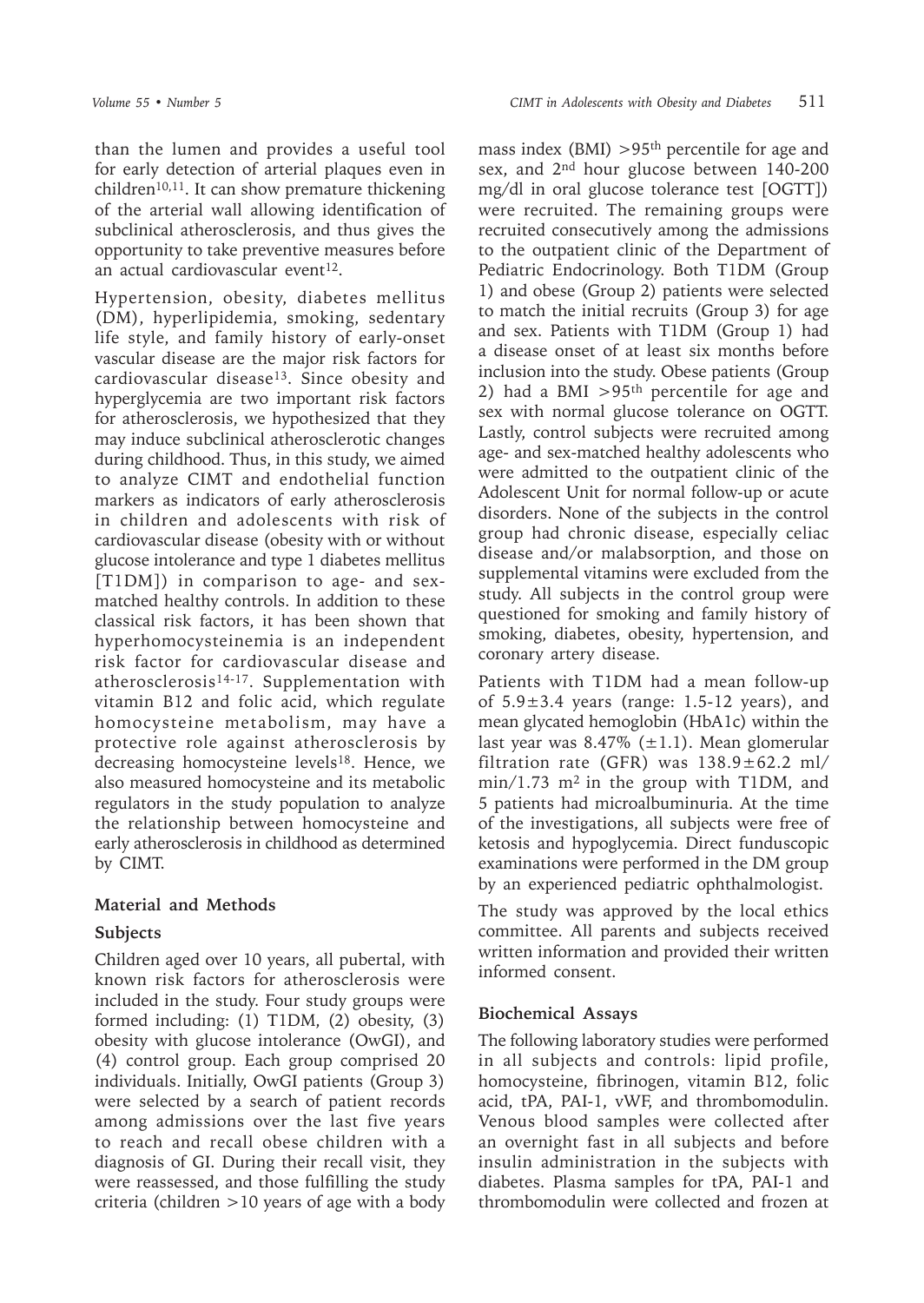-80ºC. Twenty-four-hour urinary samples were collected from all patients with diabetes for the assessment of GFR and microalbuminuria.

Serum lipid profile was measured using MODULAR analytic system (Roche/Hitachi). Homocysteine was measured using fluorescence polarization immunoassay (FPIA) method.

Plasma vWF antigen level was measured using immuno-turbidimetric method (Diagnostica Stago, France), and intra- and interassay coefficients of variation (CV) were 2.7% and 4.5%, respectively. Plasma thrombomodulin was measured using a commercially available sandwich enzyme-linked immunosorbent assay (Diagnostica Stago, France), and intraand interassay CV were 3.86% and 5.94%, respectively. tPA and PAI-1 were measured using ELISA (Asserachrom® and Diagnostica Stago, France, respectively). Intra- and interassay CV for tPA were 4.54 and 7.79, respectively, whereas those for PAI-1 were 6.53 and 8.69, respectively.

#### **Measurement of CIMT**

Carotid intima media thickness (CIMT) was measured using a real-time B-mode ultrasound imager. The same investigator performed all measurements of CIMT, in the anteroposterior projection with the patient lying supine after at least 30 minutes (min). The measurements were made within 1 cm above the bifurcation of the right common carotid artery. The CIMT of the artery was defined as the distance between two parallel echogenic (bright) lines of the vessel in the ultrasonography (USG) (Fig. 1).



**Fig. 1.** Ultrasonographic examination of carotid intima media thickness (distance between arrows) at the wall of the common carotid artery is shown: a) normal CIMT b) increased CIMT.

| (Type T Diabetes Intention, Obesity, Gracose Intolerance, Controls) |                       |                     |                  |                      |                         |  |
|---------------------------------------------------------------------|-----------------------|---------------------|------------------|----------------------|-------------------------|--|
|                                                                     | Type 1 DM<br>$(n=20)$ | Obesity<br>$(n=20)$ | OwGI<br>$(n=20)$ | Controls<br>$(n=20)$ | $p^*$                   |  |
| Sex (male) $n$ (%)                                                  | 9(45)                 | 10(50)              | 9(45)            | 10(50)               | 1.000                   |  |
| Age (year)                                                          | $14.8 \pm 1.5$        | $14.9 \pm 1.6$      | $15.0 \pm 1.6$   | $14.9 \pm 1.6$       | 0.989                   |  |
| Height (cm)                                                         | $160.1 \pm 10.2$      | $161.1 \pm 9.5$     | $163.7 \pm 10.6$ | $153.9 \pm 24.1$     | 0.208                   |  |
| Weight (kg)                                                         | $54.8 \pm 13.3$       | $79.9 \pm 13.0$     | $76.8 \pm 13.4$  | $50.9 \pm 8.3$       | < 0.001                 |  |
| BMI                                                                 | $21.0 \pm 2.5$        | $30.5 \pm 2.9$      | $28.7 \pm 4.6$   | $20.0 \pm 1.3$       | < 0.001                 |  |
| BMI z-score                                                         | $0.58 \pm 0.67$       | $2.61 \pm 0.37$     | $2.26 \pm 0.53$  | $0.24 \pm 0.29$      | < 0.001                 |  |
| Tanner stage (median)                                               | 5                     | $\overline{4}$      | 5                | 4.5                  | 0.506                   |  |
| Systolic BP                                                         | $110.2 \pm 10.2$      | $117.5 \pm 14.6$    | $116.0 \pm 15.5$ | $103.0 \pm 22.9$     | 0.028a                  |  |
| Diastolic BP                                                        | $69.2 \pm 6.5$        | $76.0 \pm 10.9$     | $72.0 \pm 6.2$   | $69.2 \pm 6.1$       | 0.021 <sup>b</sup>      |  |
| Total cholesterol (mg/dl)                                           | $154.0 \pm 27.0$      | $146.4 \pm 23.6$    | $147.1 \pm 33.7$ | $153.8 \pm 16.5$     | 0.677                   |  |
| Triglyceride (mg/dl)                                                | $80.1 \pm 22.6$       | $142.1 \pm 82.8$    | $98.3 \pm 36.1$  | $75.7 \pm 31.3$      | $< 0.001$ c             |  |
| $HDL$ (mg/dl)                                                       | $60.5 \pm 11.0$       | $48.1 \pm 11.2$     | $50.9 \pm 8.0$   | $59.1 \pm 12.7$      | $< 0.001$ <sup>d</sup>  |  |
| $LDL$ (mg/dl)                                                       | $77.2 \pm 23.9$       | $69.5 \pm 19.1$     | $76.3 \pm 30.9$  | $74.1 \pm 19.6$      | 0.744                   |  |
| $VLDL$ (mg/dl)                                                      | $17.8 \pm 5.2$        | $28.4 \pm 16.6$     | $19.6 \pm 7.1$   | $15.1 \pm 6.3$       | ${<}0.001$ <sup>e</sup> |  |
| LDL/HDL                                                             | $1.2 \pm 0.5$         | $1.5 \pm 0.6$       | $1.5 \pm 0.6$    | $1.4 \pm 0.5$        | 0.252                   |  |

**Table I.** Comparison of Demographic and Clinical Characteristics of the Subjects in the Four Groups (Type 1 Diabetes Mellitus, Obesity, Glucose Intolerance, Controls)

BMI: Body mass index. BP: Blood pressure. DM: Diabetes mellitus. HDL: High-density lipoprotein. LDL: Low-density lipoprotein. OwGI: Obesity with glucose intolerance. VLDL: Very low-density lipoprotein. Values were given as mean ± standard deviation.

\*p value between four groups

 $a$  group comparisons were not significant (p>0.01).

b group comparisons were not significant (p>0.01).

 $\epsilon$  p=0.0008 between groups 1 and 2; p= 0.0003 between groups 2 and 4.

 $d$  p=0.003 between groups 1 and 2; p= 0.011 between groups 2 and 4.

 $e$  p=0.002 between groups 1 and 2; p= 0.0003 between groups 2 and 4.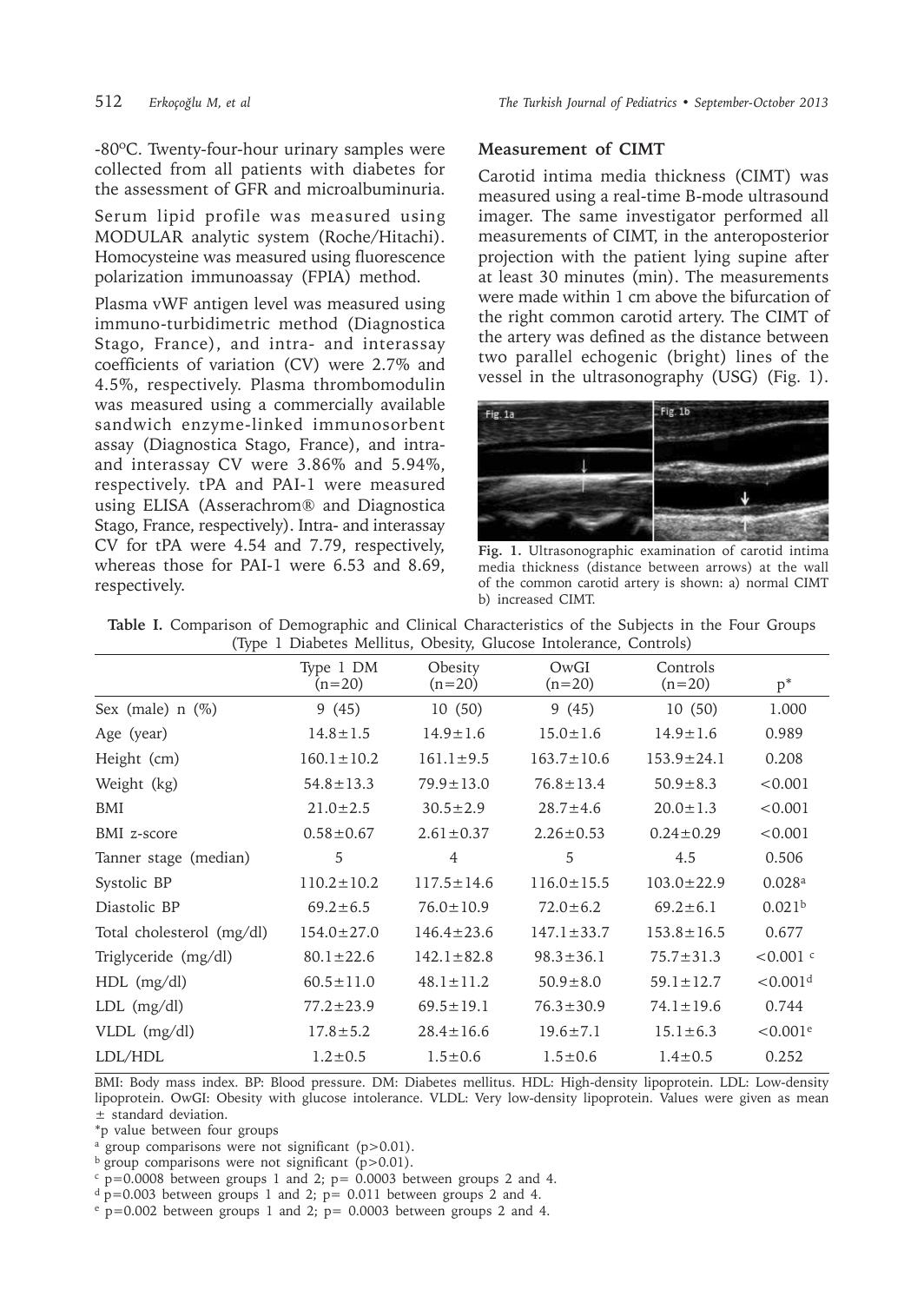|                        | Type 1 DM         | Obesity           | OwGI              | Control           |                      |
|------------------------|-------------------|-------------------|-------------------|-------------------|----------------------|
|                        | $(Mean \pm SD)$   | $(Mean \pm SD)$   | $(Mean \pm SD)$   | $(Mean \pm SD)$   | $p^*$                |
| $CIMT$ (mm)            | $0.39 \pm 0.05$   | $0.44 \pm 0.08$   | $0.42 \pm 0.07$   | $0.40 \pm 0.05$   | 0.136                |
| Homocysteine (mg/dl)   | $8.4 \pm 2.2$     | $13.2 \pm 5.5$    | $12.2 \pm 7.7$    | $10.5 \pm 3.5$    | $0.004$ <sup>a</sup> |
| Vitamin B12 (pg/ml)    | $435.0 \pm 223.6$ | $298.9 \pm 126.0$ | $334.4 \pm 138.3$ | $341.0 \pm 158.9$ | 0.070                |
| Folic acid (ng/ml)     | $9.7 \pm 2.9$     | $8.1 \pm 2.3$     | $9.1 \pm 2.9$     | $9.0 \pm 2.3$     | 0.307                |
| Fibrinogen (mg/dl)     | $289.7 \pm 50.3$  | $317.5 \pm 47.9$  | $330.1 \pm 53.8$  | $291.4 \pm 43.8$  | 0.025                |
| vWF act. $(\%)$        | $146.4 \pm 55.6$  | $120.9 \pm 39.2$  | $117.4 \pm 44.7$  | $100.7 \pm 22.4$  | 0.011 <sup>b</sup>   |
| Thrombomodulin (ng/ml) | $33.6 \pm 15.0$   | $28.68 \pm 11.6$  | $33.4 \pm 17.1$   | $30.4 \pm 12.8$   | 0.635                |
| $tPA$ (ng/ml)          | $17.9 \pm 6.8$    | $20.3 \pm 7.3$    | $19.8 \pm 5.7$    | $18.2 \pm 5.9$    | 0.588                |
| PAI-1 $(ng/ml)$        | $143.6 \pm 82.8$  | $238.5 \pm 105.5$ | $224.8 \pm 96.5$  | $181.8 \pm 91.6$  | 0.009c               |

**Table II.** Mean Levels of CIMT, Homocysteine, Vitamin B12, Folic Acid, and Endothelial Function Markers of the Four Groups

CIMT: Carotid intima media thickness. DM: Diabetes mellitus. Mean±SD: Mean±standard deviation. OwGI: Obesity with glucose intolerance. PAI-1: Plasminogen activator inhibitor-1. tPA: Tissue plasminogen activator. vWF act: von Willebrand factor activity.

\* p value between four groups.

<sup>a</sup>:  $p = 0.023$  between groups 1 and 2.

 $b: p= 0.005$  between groups 1 and 4.

<sup>c</sup>: p=0.011 between groups 1 and 2

The first line near the lumen is the intimalluminal interface, and the second one close to the adventitia is produced by the collagen in the upper layer of the tunica adventitia. CIMT measurements were analyzed as quartiles. The lower quartile was between 0.31 and 0.36 mm, second quartile between 0.37 and 0.41 mm, third quartile between 0.42 and 0.44 mm, and upper quartile between 0.45 and 0.61 mm.

#### **Statistics**

The data were analyzed using the Statistical Package for the Social Sciences (SPSS) (version 13) software. Differences between groups were assessed using one-way ANOVA for normally distributed data and Kruskal-Wallis for non-normally distributed data. Vitamin B12 and thrombomodulin levels showed lognormal distribution; thus, logarithmic transformation was carried out before the statistical analysis. Homocysteine, PAI-1 and TPA, on the other hand, were not normally distributed. Correlations were analyzed using the Pearson's correlation for normally distributed data and the Spearman's rank correlation for non-normally distributed data. Multiple linear regression analysis was undertaken to determine independent contributors to the CIMT such as BMI, BMI z-score, homocysteine, lipid levels, and high/low-density lipoprotein (HDL/LDL) ratio. Age, height and regulators of homocysteine were analyzed as covariates in the multiple regression analysis. Sex and pubertal stage were used in the analysis as factors that may affect CIMT. The relations of endothelial function markers with CIMT were also analyzed using multivariate linear regression. A value of p<0.05 was considered significant.

#### **Results**

Ages of the study subjects varied between 11.9 and 17.3 years, and the mean age was similar in all groups (Table I). Mean body weight, BMI and BMI z-scores were significantly higher in Groups 2 and 3 in comparison to Group 1 and the control group (Table I).

All subjects were pubertal - 4 were Tanner stage 2, 15 Tanner stage 3, 15 Tanner stage 4, and 46 Tanner stage 5. The distribution of the subjects in groups with respect to pubertal stage was tested using chi-square test. The groups were similar with respect to the pubertal status of the subjects included  $(p=0.671)$ .

Mean CIMT did not show a statistically significant difference between groups (Table II, p=0.136); however, it was significantly higher in obese subjects (Groups 2 and 3, mean CIMT: 0.43±0.01 mm; 95% confidence interval [CI] 0.41-0.46 mm) in comparison to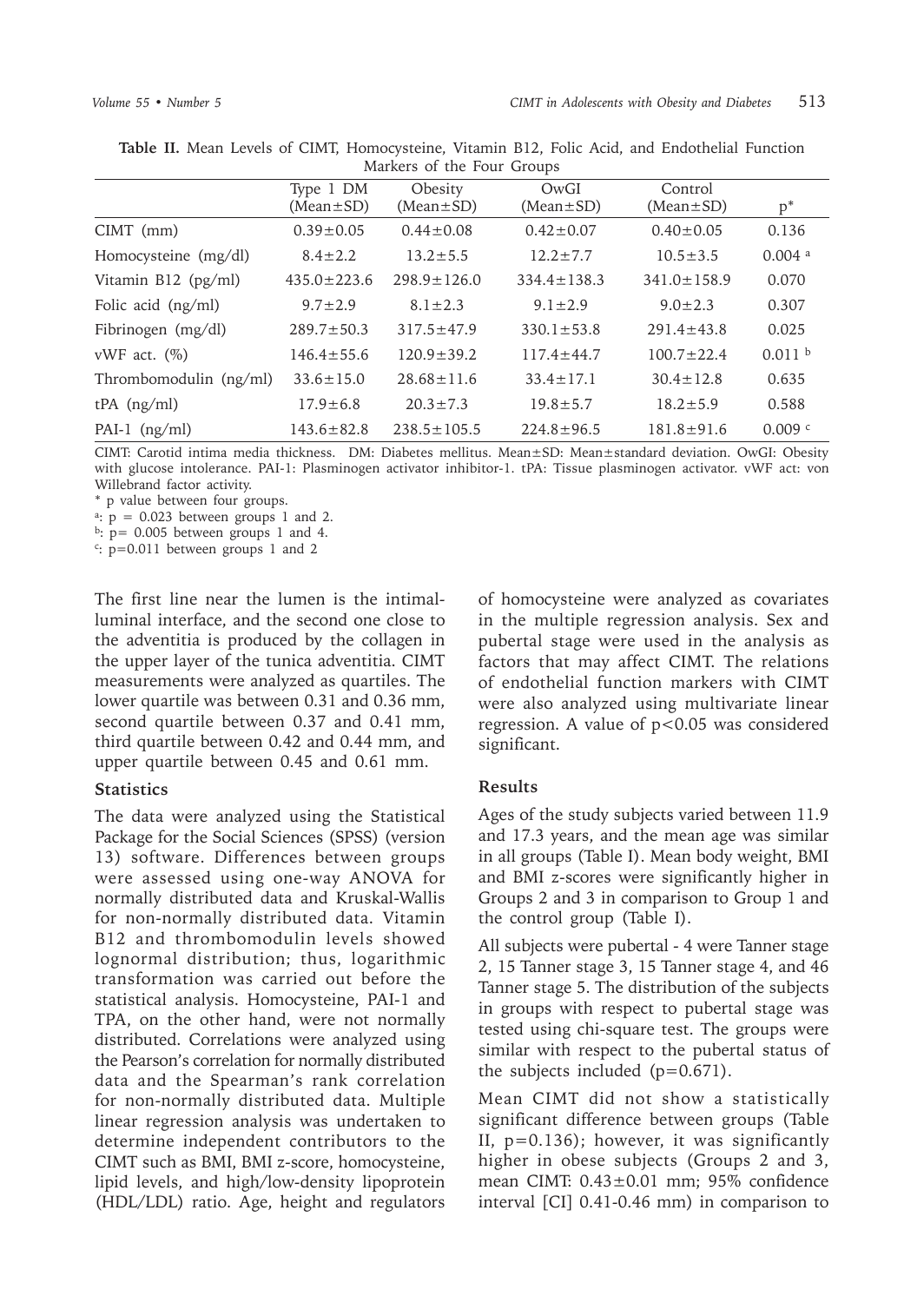|                        | CIMT $<$ 25 <sup>th</sup> percentile<br>$(n=21)$ (Mean $\pm$ SD) | $CIMT > 75th$ percentile<br>$(n=17)$ (Mean $\pm$ SD) | P       |  |  |
|------------------------|------------------------------------------------------------------|------------------------------------------------------|---------|--|--|
| Homocysteine (mg/dl)   | $8.7 \pm 2.2$                                                    | $18.1 \pm 8.2$                                       | < 0.001 |  |  |
| Vitamin B12 (pg/ml)    | $362.0 \pm 196.2$                                                | $267.6 \pm 107.8$                                    | 0.173   |  |  |
| Folic acid (ng/ml)     | $9.4 \pm 2.4$                                                    | $7.2 \pm 2.3$                                        | 0.033   |  |  |
| Fibrinogen (mg/dl)     | $315.8 \pm 52.7$                                                 | $309.8 \pm 50.1$                                     | 0.983   |  |  |
| vWF act. $(\%)$        | $120.3 \pm 46.9$                                                 | $119.9 \pm 37.9$                                     | 1.000   |  |  |
| Thrombomodulin (ng/ml) | $31.4 \pm 13.8$                                                  | $29.3 \pm 11.3$                                      | 0.989   |  |  |
| $tPA$ (ng/ml)          | $19.1 \pm 6.7$                                                   | $19.9 \pm 7.7$                                       | 0.977   |  |  |
| PAI-1 $(ng/ml)$        | $233.6 \pm 86.2$                                                 | $236.8 \pm 99.6$                                     | 1.000   |  |  |
|                        |                                                                  |                                                      |         |  |  |

**Table III.** Comparison of Homocysteine, Vitamin B12, Folic Acid and Endothelial Function Parameters in Subjects with CIMT in Upper and Lower Quartiles

CIMT: Carotid intima media thickness. Mean±SD: Mean±standard deviation. PAI-1: Plasminogen activator inhibitor-1. tPA: Tissue plasminogen activator. vWF act.: von Willebrand factor activity.

that of lean subjects in the study (Groups 1 and 4, mean CIMT: 0.40±0.01; 95% CI 0.38- 0.41 mm; p=0.024). When study subjects were grouped into quartiles with respect to CIMT measurements, 15 subjects fell into the upper quartile and 21 were in the lower quartile. Nine patients (60%) from the obese group (Group 2) and 4 patients (26%) from OwGI group (Group 3) had CIMT measurements within the upper quartile. Only one child with T1DM and one from the control group were in the upper quartile for CIMT. Thus, obese subjects comprised 86% of the population with a CIMT in the upper quartile. This was significantly higher in comparison to the number of obese subjects (33.3%) in the lower quartile (p=0.03).

Among the markers for endothelial function, mean thrombomodulin and tPA levels did not show any statistically significant difference between groups (Table II). Plasma vWF antigen activity in Group 1 was significantly higher in comparison to the control group  $(p=0.005)$ , but there was no significant difference between the other groups. Mean plasma PAI-1 levels in the obese groups were significantly higher in comparison to the group with T1DM (Table II,  $p=0.011$ ).

Markers for endothelial function showed no significant difference between subjects with a CIMT measurement in the upper or lower quartile (Table III).

Comparison of homocysteine levels between groups revealed that obese subjects in Group 2

had a significantly higher mean homocysteine level than the group with T1DM (13.20±5.50 mg/dl vs  $8.44 \pm 2.18$  mg/dl,  $p=0.001$ , respectively, Table II). However, vitamin B12 and folic acid levels were statistically similar among groups  $(p=0.104$  and  $p=0.307$ , respectively, Table II).

Comparison of subjects with CIMT in the upper quartile revealed a significantly higher mean plasma homocysteine level than that of subjects in the lower quartile (p=0.001, Table III). Subjects in the upper quartile also had a significantly lower mean plasma folic acid level in comparison to those in the lower quartile ( $p=0.033$ ). There was a negative linear correlation between homocysteine and both folic acid ( $r = -0.444$ ,  $p < 0.001$ ) and vitamin B12 levels  $(r = -0.197, p < 0.001)$ .

There was no difference in mean total cholesterol or LDL-cholesterol between groups. However, mean HDL-cholesterol level of obese subjects was lower than that of subjects with T1DM  $(60.5 \pm 11.0)$  and controls  $(59.1 \pm 12.7)$ (p<0.001). Furthermore, mean very low-density lipoprotein (VLDL) and triglyceride levels of subjects in Group 2 were higher than those of the other groups (Table I). Lipid profiles of subjects in the upper and lower quartiles for CIMT did not show any significant difference.

In the group with T1DM, mean CIMT of the 5 subjects with microalbuminuria was significantly higher than in the remaining subjects of the group  $(0.43 \pm 0.06$  and  $0.37\pm0.05$ , respectively, p=0.039). Also, median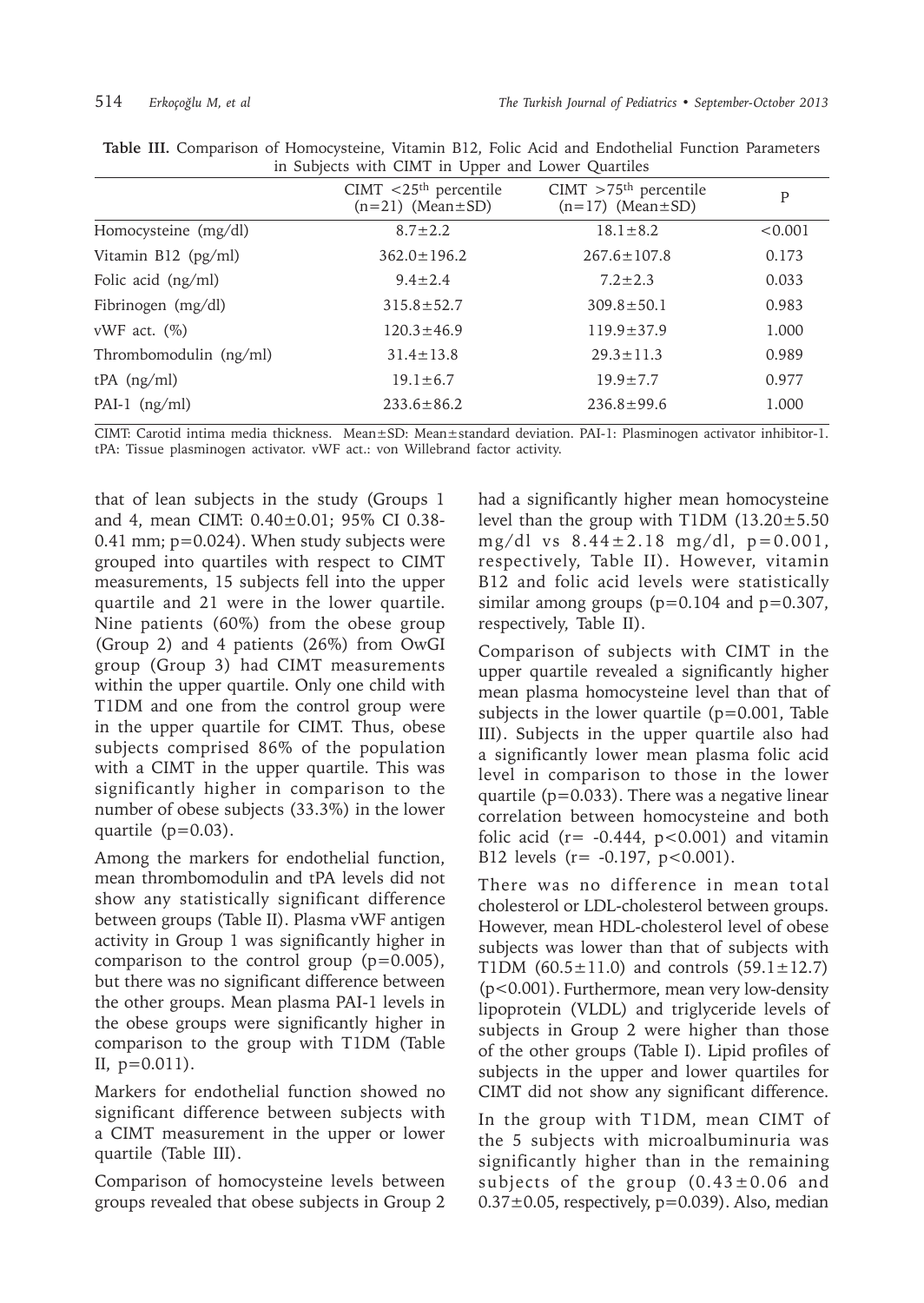|                | CIMT (Dependent variable) |                        |              |       |                     |              |  |
|----------------|---------------------------|------------------------|--------------|-------|---------------------|--------------|--|
| Independents   |                           | Univariate             |              |       | Multivariate        |              |  |
|                | B                         | 95% CI                 | $\mathbf{P}$ | B     | 95% CI              | $\mathbf{P}$ |  |
| Age            | 0.009                     | $(-0.001)-(0.019)$     | 0.085        |       |                     |              |  |
| Sex            | $-0.030$                  | $(-0.061)-(0.002)$     | 0.065        |       |                     |              |  |
| Height         | 0.001                     | $(0.001) - (0.002)$    | 0.125        |       |                     |              |  |
| BMI            | 0.001                     | $(0.001) - (0.005)$    | 0.094        |       |                     |              |  |
| Tanner         | 0.009                     | $(-0.012)-(0.022)$     | 0.579        |       |                     |              |  |
| Homocysteine   | 0.008                     | $(0.006) - (0.010)$    | < 0.001      | 0.008 | $(0.006) - (0.010)$ | < 0.001      |  |
| Folic acid     | $-0.007$                  | $(-0.013)$ - $(-0.02)$ | 0.013        |       |                     |              |  |
| Vitamin B12    | $-0.001$                  | $(0.001) - (0.002)$    | 0.056        |       |                     |              |  |
| tPA            | 0.001                     | $(-0.001) - (0.004)$   | 0.392        |       |                     |              |  |
| PAI            | 0.001                     | $(0.001) - (0.002)$    | 0.452        |       |                     |              |  |
| Thrombomodulin | 0.001                     | $(-0.001)-(0.001)$     | 0.659        |       |                     |              |  |
| vWF act.       | 0.001                     | $(0.001) - (0.002)$    | 0.702        |       |                     |              |  |
| Cholesterol    | 0.001                     | $(-0.001)-(0.001)$     | 0.432        |       |                     |              |  |
| TG             | 0.001                     | $(-0.001)-(0.001)$     | 0.974        |       |                     |              |  |
| <b>HDL</b>     | 0.001                     | $(-0.001)$ $-(0.001)$  | 0.785        |       |                     |              |  |

**Table IV.** Univariate and Multivariate Correlation Analysis of Possible Risk Factors for CIMT

BMI: Body mass index. CI: Confidence interval. CIMT: Carotid intima media thickness. HDL: High-density lipoprotein. TG: Triglyceride. PAI-1: Plasminogen activator inhibitor-1. tPA: Tissue plasminogen activator. vWF act.: von Willebrand factor activity.

homocysteine level was significantly higher in microalbuminuric subjects in comparison to normoalbuminuric diabetics (9.90±2.17 and  $7.95 \pm 2.01$ , respectively, p=0.049).

In multiple regression analysis, homocysteine was the sole independent variable related to CIMT ( $\dot{\eta}^2$  =0.557, p<0.0001), and thus responsible for 56% of the variability in CIMT (Table IV). Among the endothelial markers, none showed a relation with CIMT, although the relation between PAI-1 and CIMT approached significance ( $\acute{\eta}^2$ =0.12, p=0.057). The variability explained by PAI would be 12%.

#### **Discussion**

In the current study, we aimed to analyze whether obesity and hyperglycemia, alone or in combination, have a role in the development of atherosclerosis during childhood. The principle marker for atherosclerosis was CIMT. We did not observe a statistically significant difference in CIMT when three study groups were compared to healthy controls; however, obese children had a significantly higher CIMT than the lean diabetics and healthy controls,

and 86% of the children in the upper quartile for CIMT were obese. Moreover, mean serum level of homocysteine was higher in subjects from the upper quartile of CIMT in comparison to those from the other three quartiles, and multiple regression analysis revealed a strong relationship between homocysteine levels and CIMT, verifying the role of homocysteine in the development of early atherosclerosis. These findings suggest that obesity and homocysteine seem to play a role in the early development of atherosclerosis during childhood. Higher CIMT in obese children in comparison to controls as well as a positive association between CIMT and BMI during childhood was also reported by other researchers previously19,20.

Our findings raise the question of whether there is a link between BMI and homocysteine levels. Although homocysteine levels and CIMT were correlated in the current study, and most of the patients in the upper quartile for CIMT were obese, suggesting a possible link between obesity and elevated homocysteine levels, no correlation was observed between serum homocysteine levels and BMI. Moreover, the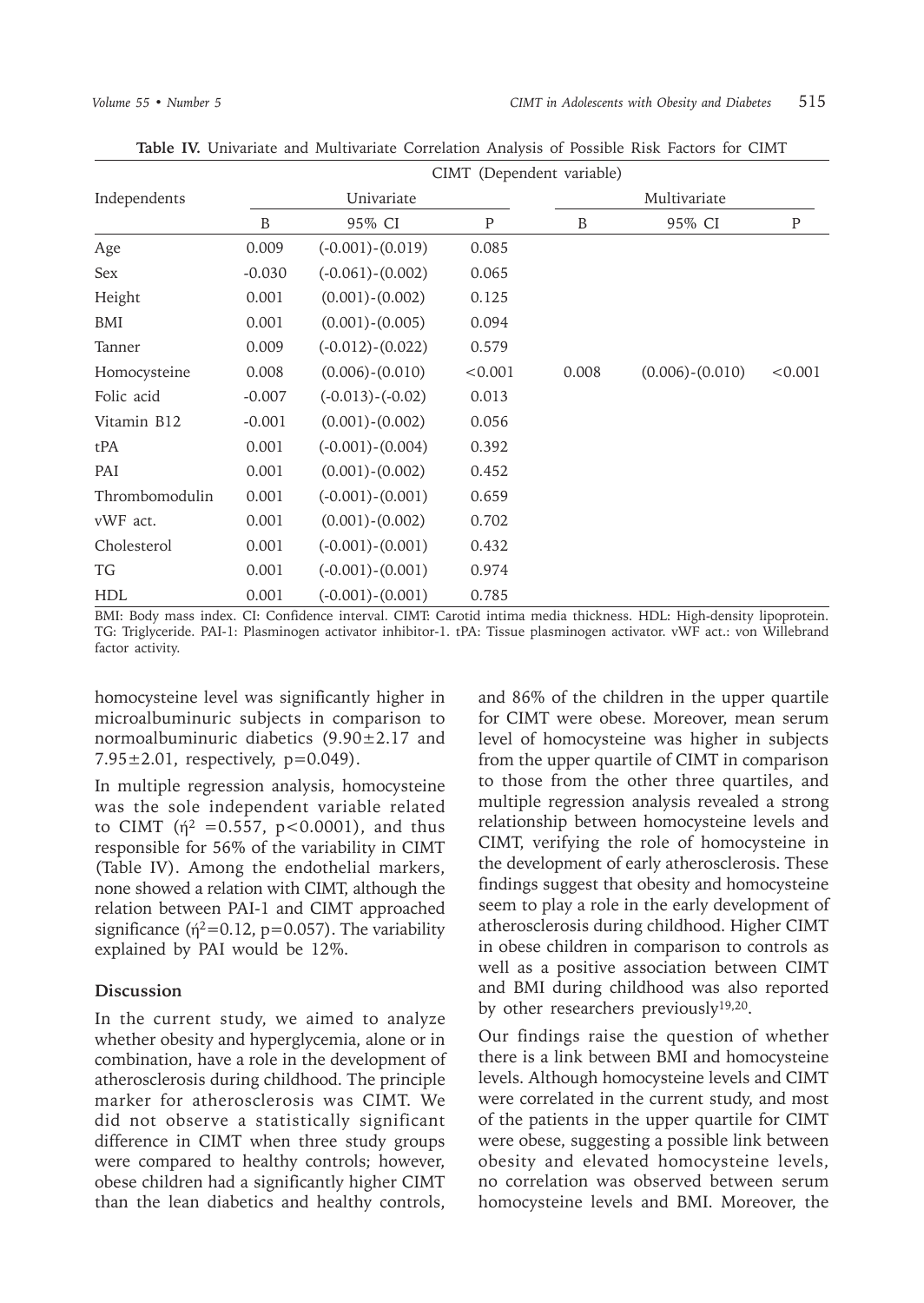strong relation between homocysteine and CIMT in multiple regression suggests that increase in CIMT induced by homocysteine may be an independent one. Other studies analyzing the link between obesity and homocysteine levels show conflicting results. Some researchers reported increased homocysteine levels in obese subjects,  $21$ ,  $22$  whereas others did not $23$ . Increased homocysteine levels may be one of the factors responsible for accelerated atherosclerosis in obese children; however, more comprehensive studies are necessary to analyze if there is an unprecedented link between obesity and homocysteine levels.

One important and expected finding is the negative correlation between homocysteine and both folic acid and vitamin B12 levels. Folic acid levels of subjects in the upper quartile for CIMT were significantly lower than that of subjects in the remaining three quartiles, suggesting that folic acid may have an indirect effect on CIMT by modifying plasma homocysteine levels. This was put to question by Till et al.<sup>18</sup>, who observed a decrease in CIMT and homocysteine levels in patients supplemented with folic acid and vitamin B12, supporting the hypothesis that folic acid and vitamin B12 supplementation may have a protective effect against atherosclerosis by decreasing homocysteine levels.

All in all, the above findings suggest that CIMT may indeed be a valuable tool in the assessment of atherosclerosis during childhood, and obesity as well as hyperhomocysteinemia may be risk factors for the early development of atherosclerosis. Considering the ever increasing trend of childhood obesity all over the world in the last decades, these findings may have serious implications.

Interestingly, subjects with T1DM did not show a tendency to increased CIMT, suggesting obesity may be more important as a risk factor for early atherosclerosis than hyperglycemia. Previous data is conflicting in that respect as well. Some researchers reported higher CIMT in children with T1DM in comparison to controls,24, 25 whereas others failed to show such a link<sup>26,27</sup>. In the current study, among the diabetics, CIMT was increased in children with microalbuminuria in comparison to those without microalbuminuria. Further, mean homocysteine level of microalbuminuric patients was elevated in comparison to those

with normoalbuminuria. Another childhood study analyzing the relationship between microvascular complications and CIMT similarly showed increased CIMT in patients with microvascular complications in comparison to those without<sup>28</sup>. These findings suggest that early atherosclerosis in T1DM may more likely parallel the development of microvascular complications.

The primary process in the development of atherosclerosis is endothelial dysfunction. Thus, markers for endothelial function may reveal an alteration towards endothelial dysfunction in subjects prone to develop atherosclerosis. In order to analyze whether there is endothelial dysfunction in the study groups, we measured markers for endothelial function and compared them with controls. tPA, which is an activator of fibrinolysis, and thrombomodulin secreted from endothelia, which plays a part in coagulation, were similar in all the study groups when compared to the healthy controls. On the other hand, mean plasma vWF level was elevated in the subjects with T1DM in comparison to groups with obesity and healthy controls, suggesting endothelial damage in diabetics. Plasma vWF has been suggested to be an early indicator of endothelial damage in patients with T1DM in previous studies. Verrotti et al.29 studied 102 children with T1DM for a minimum of eight years in a prospective case-control study, and showed that T1DM patients who developed microalbuminuria had significantly higher levels of vWF compared to their normoalbuminuric counterparts. In a similar study, Targher et al.<sup>30</sup> reported higher plasma vWF levels in young patients with T1DM in comparison to healthy controls. Increased vWF in diabetic subjects in the current study in the absence of similar findings in other endothelial markers as well as CIMT suggests that vWF may be an early marker for endothelial damage in subjects with a short duration of diabetes, good metabolic control, and without complications. Further studies in long-standing T1DM, including patients with a wider spectrum of metabolic control (both good and poor control patients) as well as patients with micro- and macrovascular complications are required to test this hypothesis.

Obese patients including those with glucose intolerance (Groups 2 and 3) had higher PAI-1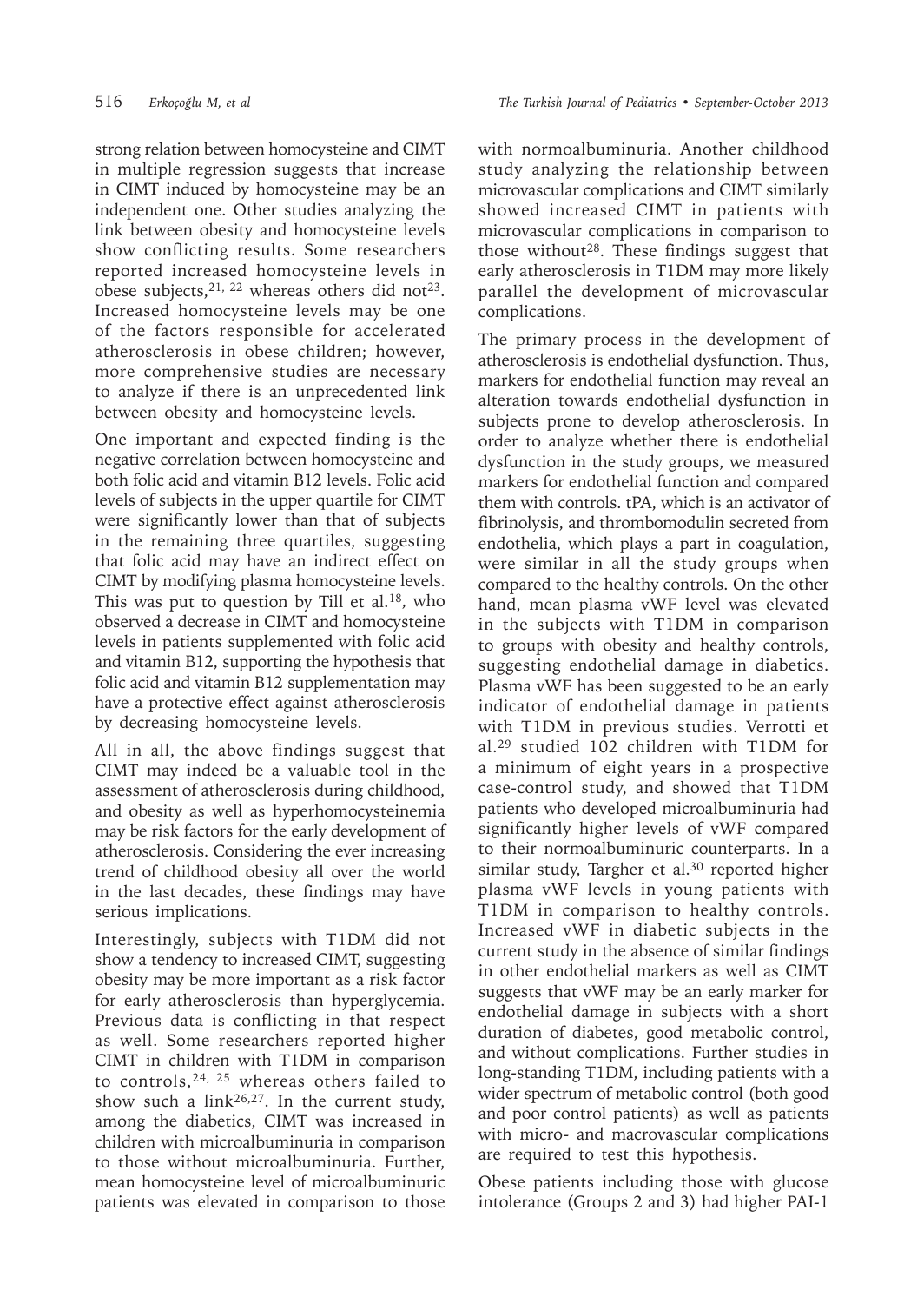levels in comparison to subjects with T1DM (Group 1) in the current study. This may be caused by increased PAI-1 secretion from the adipose tissue in obese subjects, which may disrupt the balance of fibrin degradation by promoting anti-fibrinolytic activity. In other words, it may be speculated that the risk of thrombosis may be higher in obese patients in comparison to children with T1DM.

In conclusion, among the known cardiovascular risk factors, obesity may be a stronger correlate of early atherosclerosis than T1DM in childhood. CIMT is a helpful tool in the early detection and long-term follow-up of childhood atherosclerosis in obese children. It may also prove to be useful as a marker for early atherosclerosis in patients with T1DM who have microvascular complications. Moreover, the positive correlation between CIMT and homocysteine levels suggests that plasma homocysteine level plays an important role in the development of early atherosclerosis in children. In addition, the negative correlation between homocysteine and its natural metabolic regulators vitamin B12 and folic acid suggests that hyperhomocysteinemia and resultant atherosclerosis may be controlled by supplementation with vitamin B12 and folic acid. The link between homocysteine and obesity in the development of atherosclerosis, if any, remains to be established. Finally, more comprehensive studies are required to help establish the link between atherosclerosis and obesity during childhood.

#### **REFERENCES**

- 1. Fuster V. Epidemic of cardiovascular disease and stroke: the three main challenges. Presented at the 71st scientific sessions of the American Heart Association. Dallas, Texas. Circulation 1999; 99: 1132-1137.
- 2. McNamara JJ, Molot MA, Stremple JF, Cutting RT. Coronary artery disease in combat casualties in Vietnam. JAMA 1971; 216: 1185-1187.
- 3. Napoli C, Glass CK, Witztum JL, et al. Influence of maternal hypercholesterolaemia during pregnancy on progression of early atherosclerotic lesions in childhood: Fate of Early Lesions in Children (FELIC) study. Lancet 1999; 354: 1234-1241.
- 4. Stary HC. Evolution and progression of atherosclerotic lesions in coronary arteries of children and young adults. Arteriosclerosis 1989; 9: 119-132.
- 5. Bellamy MF, McDowell IF. Putative mechanisms for vascular damage by homocysteine. J Inherit Metab Dis 1997; 20: 307-315.
- 6. Schalkwijk CG, Stehouwer CD. Vascular complications in diabetes mellitus: the role of endothelial dysfunction. Clin Sci (Lond) 2005; 109: 143-159.
- 7. Quyyumi AA. Endothelial function in health and disease: new insights into the genesis of cardiovascular disease. Am J Med 1998; 105: 32S-39S.
- 8. Kinlay S, Ganz P. Relation between endothelial dysfunction and the acute coronary syndrome: implications for therapy. Am J Cardiol 2000; 86: 10J-13J; discussion 13J-14J.
- 9. Wu KK, Thiagarajan P. Role of endothelium in thrombosis and hemostasis. Annu Rev Med 1996; 47: 315-331.
- 10. Kastelein JJ, de Groot E. Ultrasound imaging techniques for the evaluation of cardiovascular therapies. Eur Heart J 2008; 29: 849-858.
- 11. Little WC, Constantinescu M, Applegate RJ, et al. Can coronary angiography predict the site of a subsequent myocardial infarction in patients with mild-to-moderate coronary artery disease? Circulation 1988; 78: 1157- 1166.
- 12. Cobble M, Bale B. Carotid intima-media thickness: knowledge and application to everyday practice. Postgrad Med 2010; 122: 10-18.
- 13. Berenson GS, Srinivasan SR, Bao W, et al. Association between multiple cardiovascular risk factors and atherosclerosis in children and young adults. The Bogalusa Heart Study. N Engl J Med 1998; 338: 1650- 1656.
- 14. Homocysteine Studies Collaboration. Homocysteine and risk of ischemic heart disease and stroke: a metaanalysis. JAMA 2002; 288: 2015-2022.
- 15. Wald DS, Law M, Morris JK. Homocysteine and cardiovascular disease: evidence on causality from a meta-analysis. BMJ 2002; 325: 1202.
- 16. Den Heijer M, Lewington S, Clarke R. Homocysteine, MTHFR and risk of venous thrombosis: a metaanalysis of published epidemiological studies. J Thromb Haemost 2005; 3: 292-299.
- 17. McCully KS. Vascular pathology of homocysteinemia: implications for the pathogenesis of arteriosclerosis. Am J Pathol 1969; 56: 111-128.
- 18. Till U, Rohl P, Jentsch A, et al. Decrease of carotid intima-media thickness in patients at risk to cerebral ischemia after supplementation with folic acid, vitamins B6 and B12. Atherosclerosis 2005; 181: 131-135.
- 19. Giannini C, de Giorgis T, Scarinci A, et al. Increased carotid intima-media thickness in pre-pubertal children with constitutional leanness and severe obesity: the speculative role of insulin sensitivity, oxidant status, and chronic inflammation. Eur J Endocrinol 2009; 161: 73-80.
- 20. Schiel R, Beltschikow W, Radon S, et al. Increased carotid intima-media thickness and associations with cardiovascular risk factors in obese and overweight children and adolescents. Eur J Med Res 2007; 12: 503-508.
- 21. Zhu W, Huang X, Li M, Neubauer H. Elevated plasma homocysteine in obese schoolchildren with early atherosclerosis. Eur J Pediatr 2006; 165: 326-331.